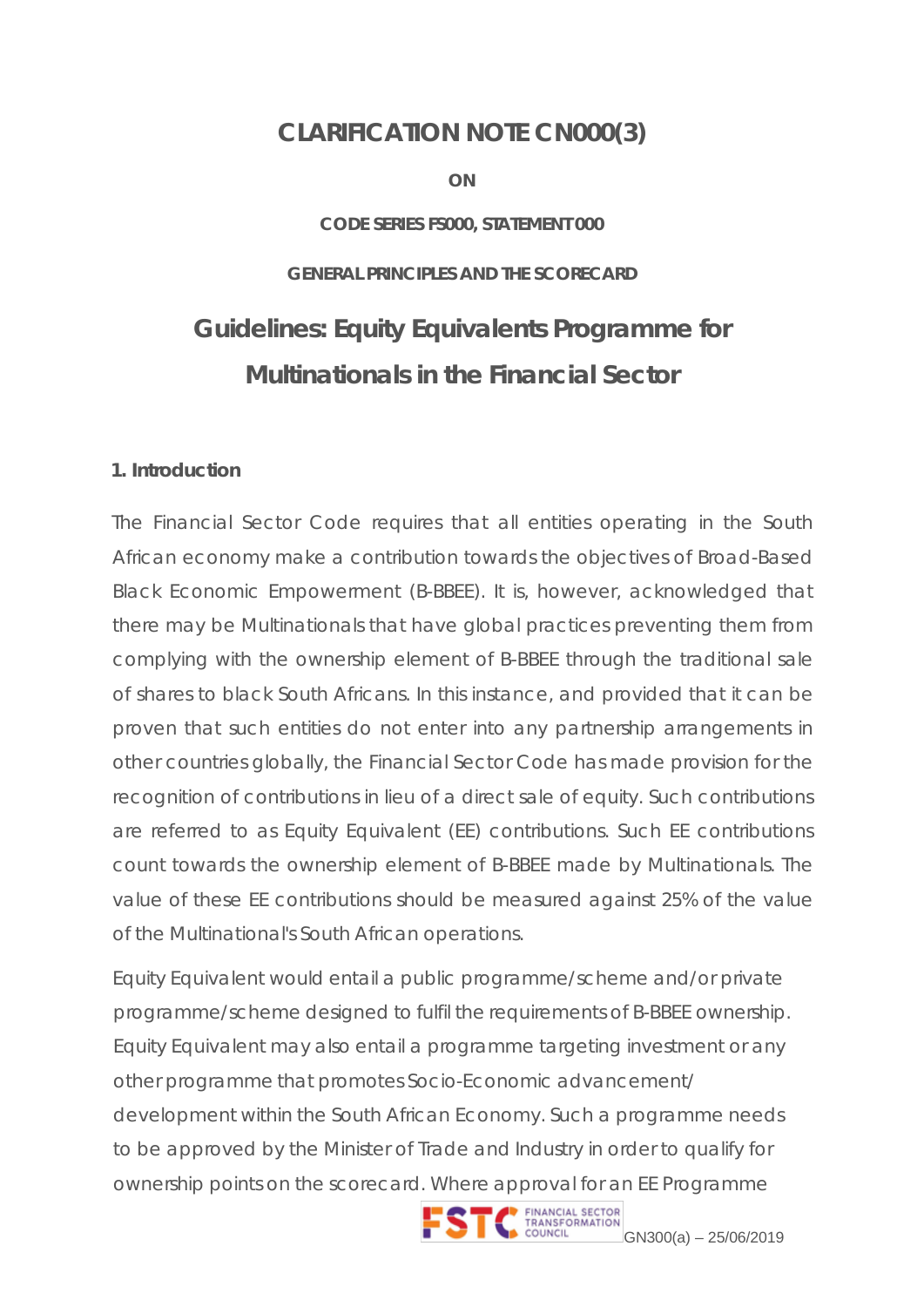has been granted, the programme and points awarded may not form part of any other B-BBEE element in the Multinational's B-BBEE Scorecard.

### **2. Objectives of Equity Equivalent Programmes**

- **a** Enterprise creation and initiatives that support Enterprise Development as per Codes 600, Statement 600.
- **b** Foreign direct investment by the Multinational into the EE Programme
- **c** Accelerate the empowerment of black rural women, youth and communities.
- **d** Sustainable growth and development.
- **e** Human resource development with a focus on education and skills development.
- **f** Infrastructure investment with an emphasis on developing the country's research and development infrastructure.
- **g** Economic programmes, which give effect to the objectives of the National Industrial Policy Framework.
- **h** Economic programmes which give effect to the objectives of any other Government initiatives as identified by **the dti** and the relevant line ministries.
- **i** Initiatives that support Socio-Economic Development Programmes as per Code 700, Statement 700.

#### **3. Principles**

- **a** The economic impact of the EE programme must be aligned to the objectives of the B-BBEE Act.
- **b** The EE programme must not displace other B-BBEE initiatives to be undertaken as per the scorecard.
- **c** The EE programme must be broad based in its impact on the black population and the South African economy.

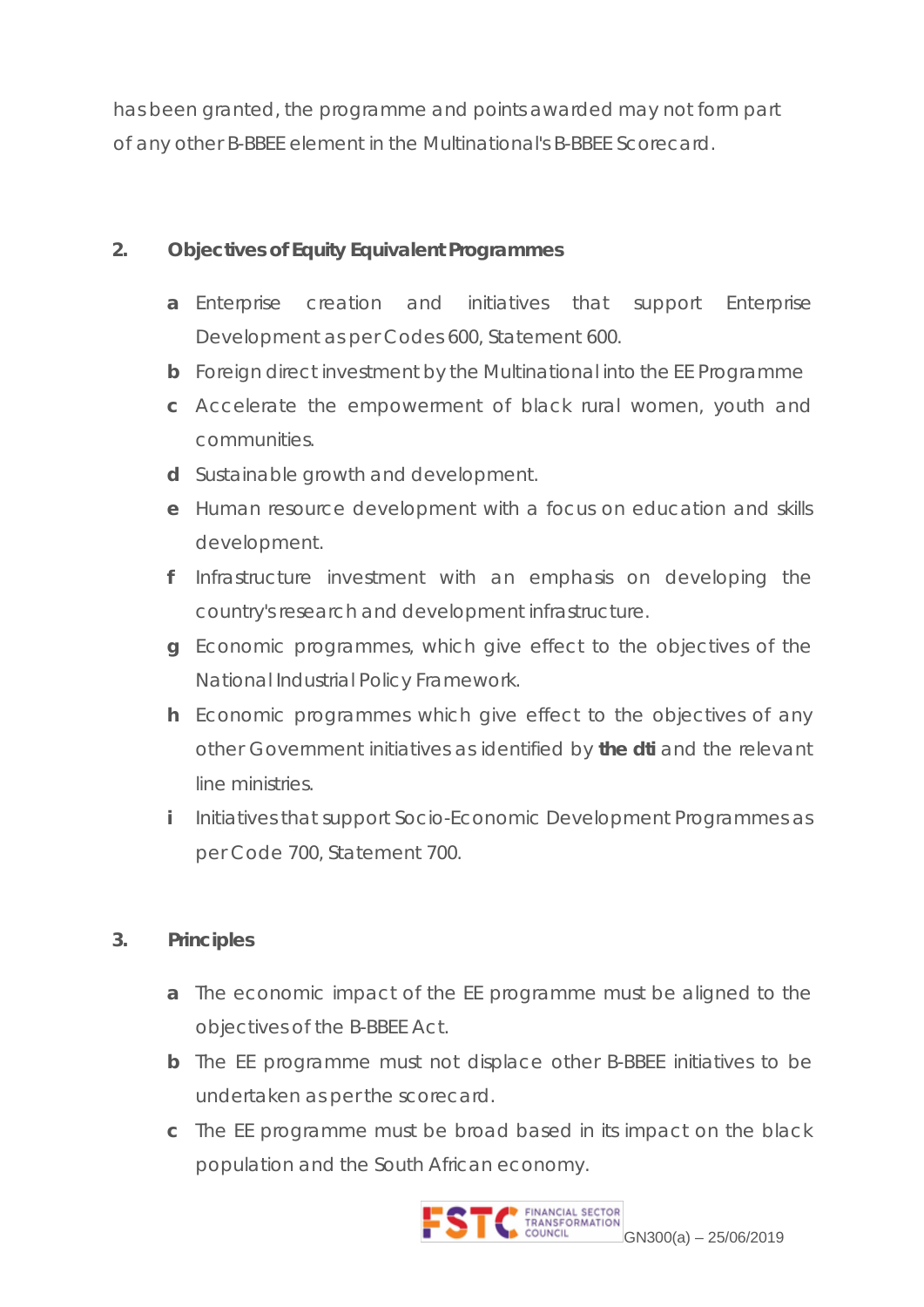**d** The Multinational must illustrate causality of the EE programme, i.e., that the EE programme was the basis for the Multinational to comply with the Equity Equivalent Statement, Statement 103, of FS100.

### **4. Qualification Criteria for the Equity Equivalent**

- **a** EE proposals must demonstrate commercial liability and long-term sustainability (economically and operationally).
- **b** EE proposals must be aligned to the overall objectives of B-BBEE.
- **c** There must be a transfer of accredited business and/or technical skills
- **d** EE proposals must be measurable against the value of their operations locally with tangible measurable outputs.
- **e** EE proposals must demonstrate the benefit accruing to the South African economy beyond the core business activities of the Multinational.

# **5. Recommended Forms of Equity Equivalent**

- **a** Programmes outlined on paragraph 3.4 of FS100, Statement 103
- **b** Programmes aligned to FS600, Empowerment Financing
- **c** Programmes aligned to FS700, Access to Financial Services
- **d** Economic Development Programmes
- **e** Projects aimed at technology transfer/diffusion within the small, medium and micro-enterprise sector of the local economy beyond the Multinational's core business activities
- **f** Programmes that promote economic growth and employment creation through the development of technological innovation beyond the Multinational's core business activities
- **g** Initiatives that must lead to sustainable job creation

# **6. The Role and Responsibilities of EE Programme Candidates**

**a** To carry out EE programme in line with B-BBEE objectives

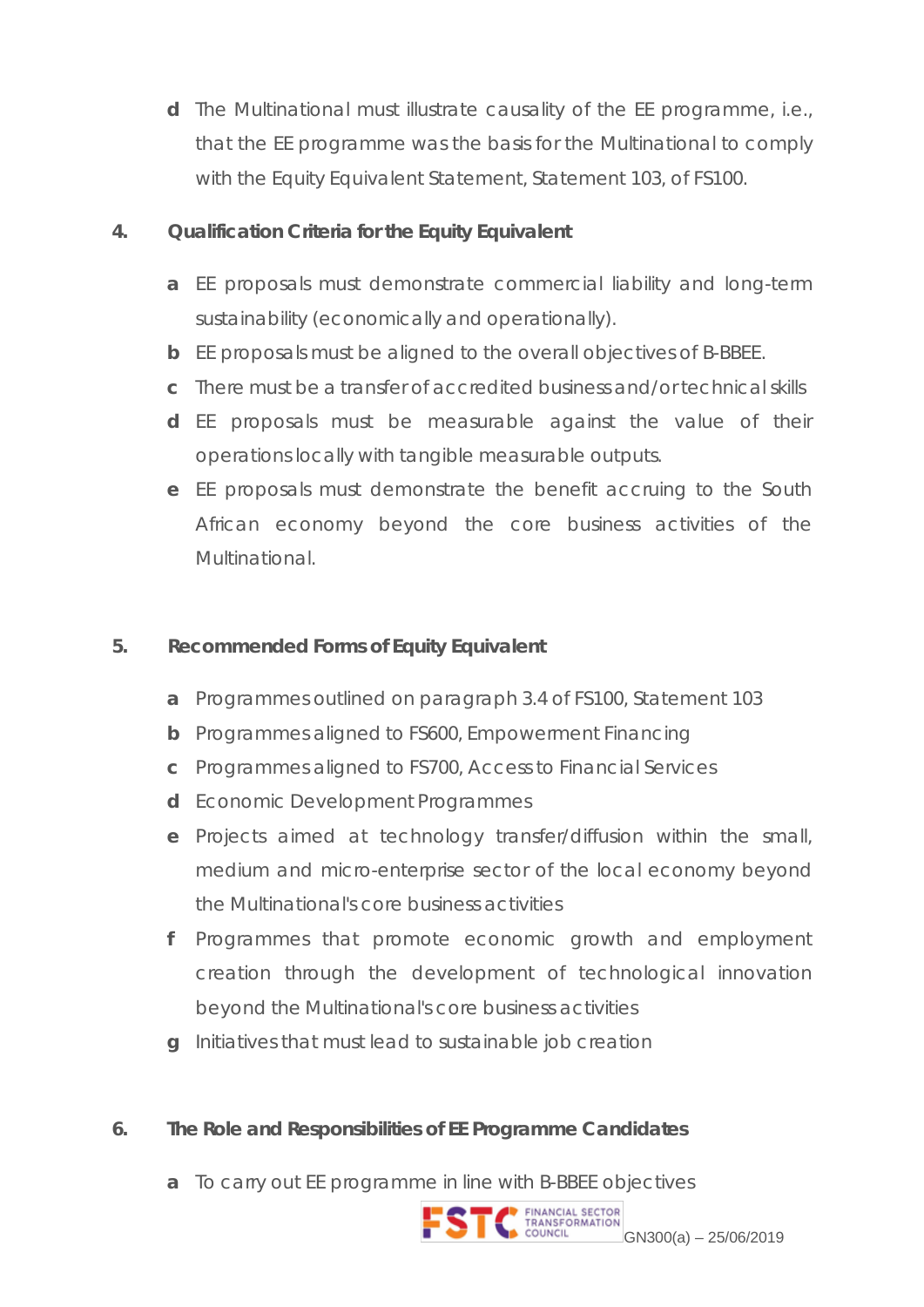- **b** To target sustainable projects that are in line with Government's accelerated growth initiatives.
- **c** To submit all documents two weeks prior to the scheduled EE Committee meetings.
- **d** To provide a Valuation Report demonstrating the assumptions made and the viability of the valuation.
- **e** To submit EE proposals, which are measurable against the value of their local operations, with tangible measurable outputs.
- **f** To enter into a Memorandum of Agreement (MOA) with **the dti** regarding the EE Programme prior to approval of the EE programme and prior to the awarding of points under the Ownership Scorecard.
- **g** To submit Monitoring and Evaluation Reports to **the dti**, as per the above-mentioned MOA and published Monitoring and Evaluation Guidelines.

### **7. The Role and Responsibilities of the Equity Equivalent Committee**

- **a** Evaluate and negotiate EE proposals against the set criteria
- **b** Provide recommendations to the Minister on the approval/rejection of an EE Programme
- **c** Monitor and evaluate the implementation of EE Programmes
- **d** Provide strategic direction on B-BBEE and approve EE proposals
- **e** Liaise and disseminate information regarding EE to other Government departments and stakeholders
- **f** The EE Committee to convene on a monthly basis

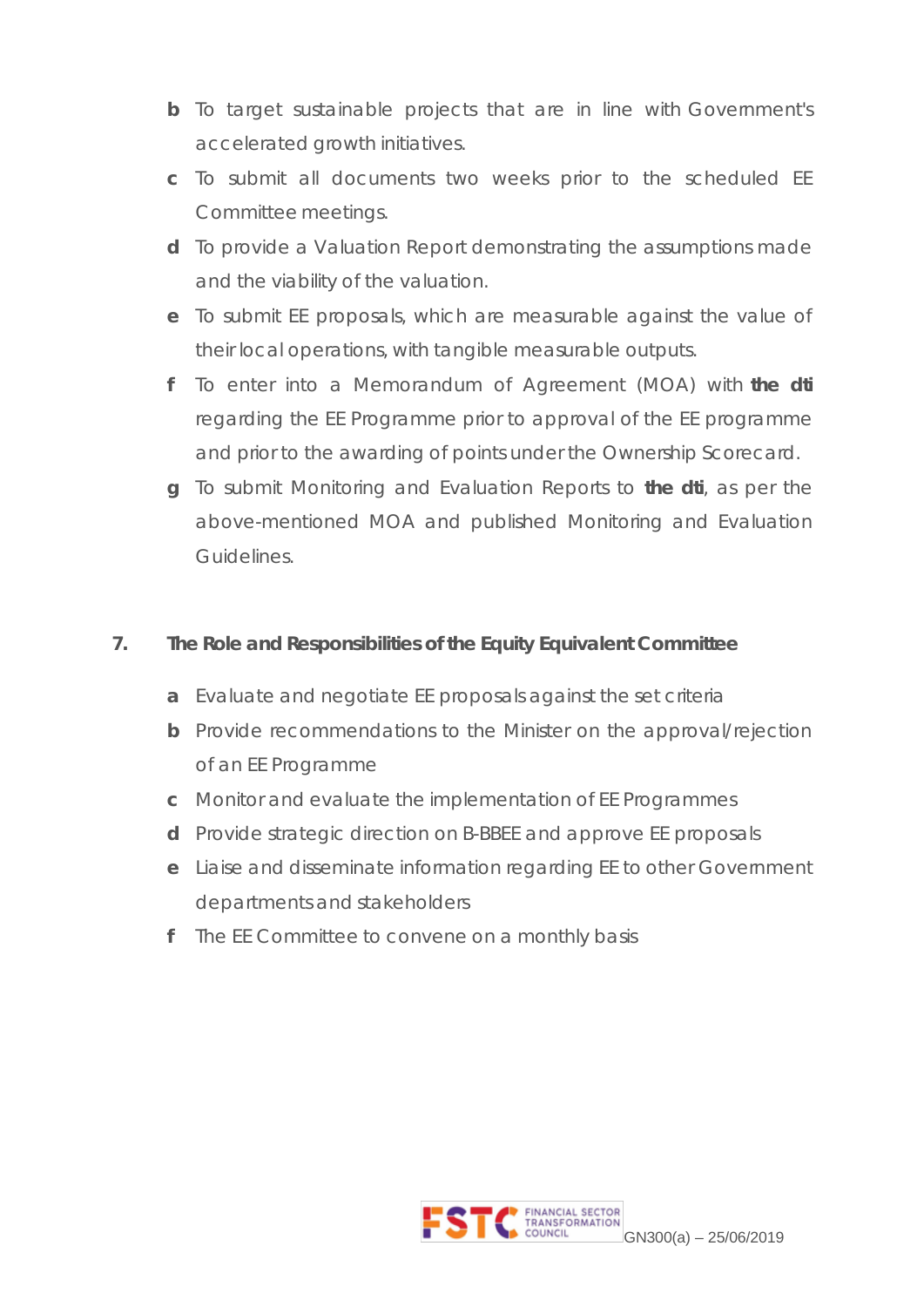# **8. Composition of the Equity Equivalent Committee**

#### **8.1 Permanent members of the EE Committee**

- **a** Broad-Based Black Economic Empowerment Unit within **the dti**
- **b** National Industrial Participation Secretariat Unit within **the dti**
- **c** Industrial Development Corporation

#### **8.2 Adhoc members of the EE Committee**

- **a** Any other relevant division within **the dti**, e.g., ERPC, SMME, CSP
- **b** Sector Representative
- **c** Line Ministry Representative
- **d** Adhoc members are invited to participate in the EE Committee if deemed necessary for the evaluation of an EE programme within their area of expertise.

# **9. Procedure for the Approval of EE Participation**

#### **Phase 1**

- **a** Multinational entity submits an application to **the dti** for exemption from sale of equity.
- **b** Multinational must prove that such sale of equity is against their global practice.
- **c the dti** to grant exemption from selling equity and participation in an EE Programme.
- **d** Multinational obtains in principle support for the EE Business Plan from the relevant line Ministry. A letter from the line ministry to be included in application of Phase I.

#### **Phase 2**

- **a** Multinational to submit EE proposal and Valuation Report to **the dti** within 60 days from the date of receiving exemption.
- **b** Evaluation of EE proposal and Valuation Report by the EE Committee.

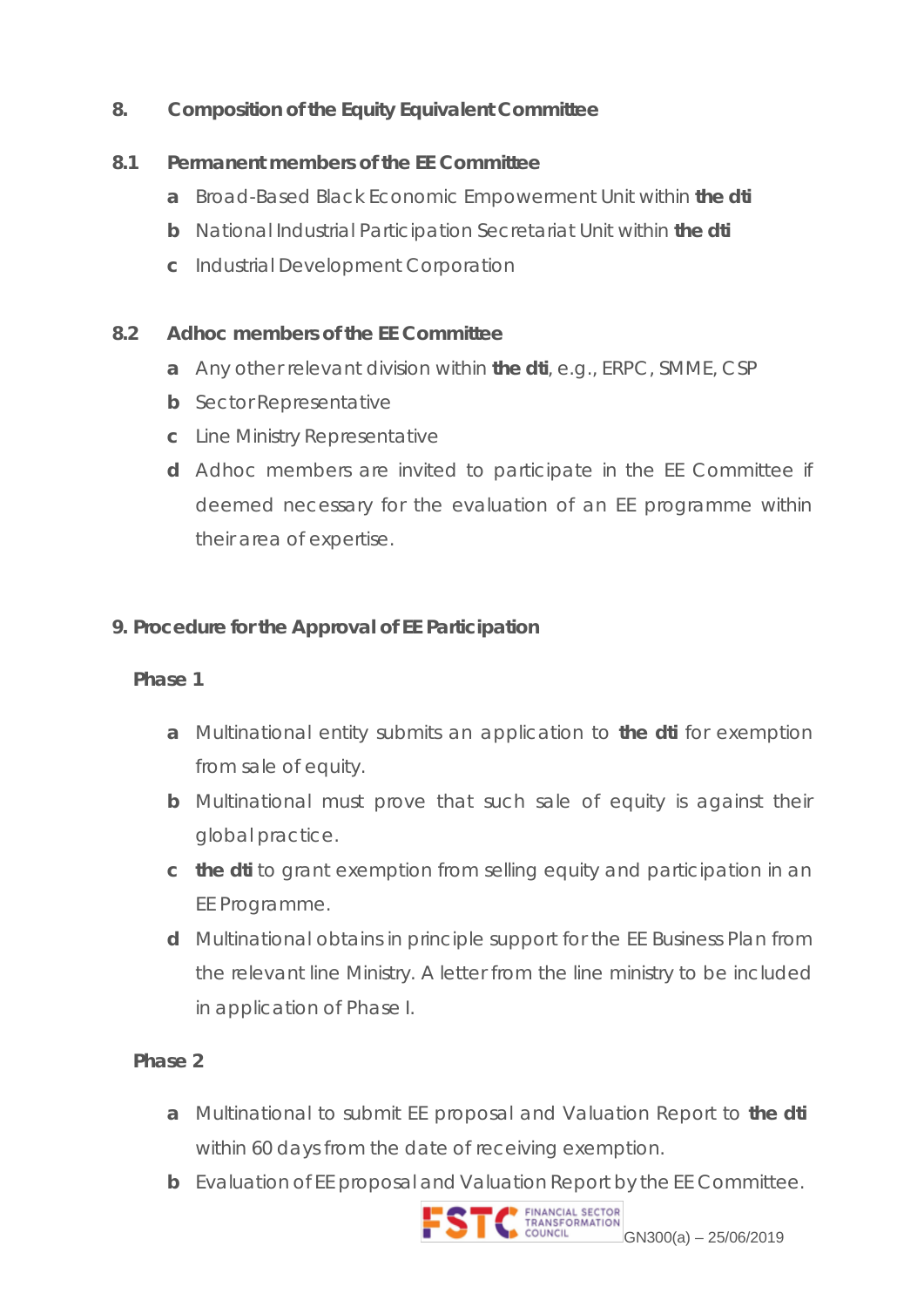- **c** Granting of pre-approval by **the dti**, within two weeks from date of evaluation.
- **d** In the event of pre-approval of the EE proposal, finalization of the MOA must be concluded prior to final approval and awarding of points.
- **e** In the event that the proposal is rejected, **the dti** to notify the Multinational in writing substantiating the reasons for rejection.
- **f** The EE committee to make recommendations to the Minister for final approval.
- **g** Ownership Scorecard points for EE to be awarded according to the 25% value of the South African operations as agreed, for the duration of the measurement period.

# **NB: IT MUST BE NOTED THAT PRO-RATA POINT ALLOCATION IS NOT APPLICABLE TO THE EQUITY EQUIVALENT STATEMENT, STATEMENT 103 OF THE B-BBEE CODES OF GOOD PRACTICE.**

#### **DETAILS: PHASE 1**

#### **Step 1: Application for Exemption**

- **a** There is a standard form which can be obtained from **the dti**'s B-BBEE Unit, which spells out the documents required.
- **b** To ensure the processing of the proposal for EE an application letter is required covering the following areas:
	- i. That the Multinational is applying for exemption from selling equity and would like to participate in an EE Programme.
	- ii. State the reasons for being unable to sell equity in South Africa.
	- iii. Disclose a list of countries in which the Multinational operates.
	- iv. Disclose the number of entities within each country where the Multinational operates.
	- v. Disclose all countries where equity was sold.

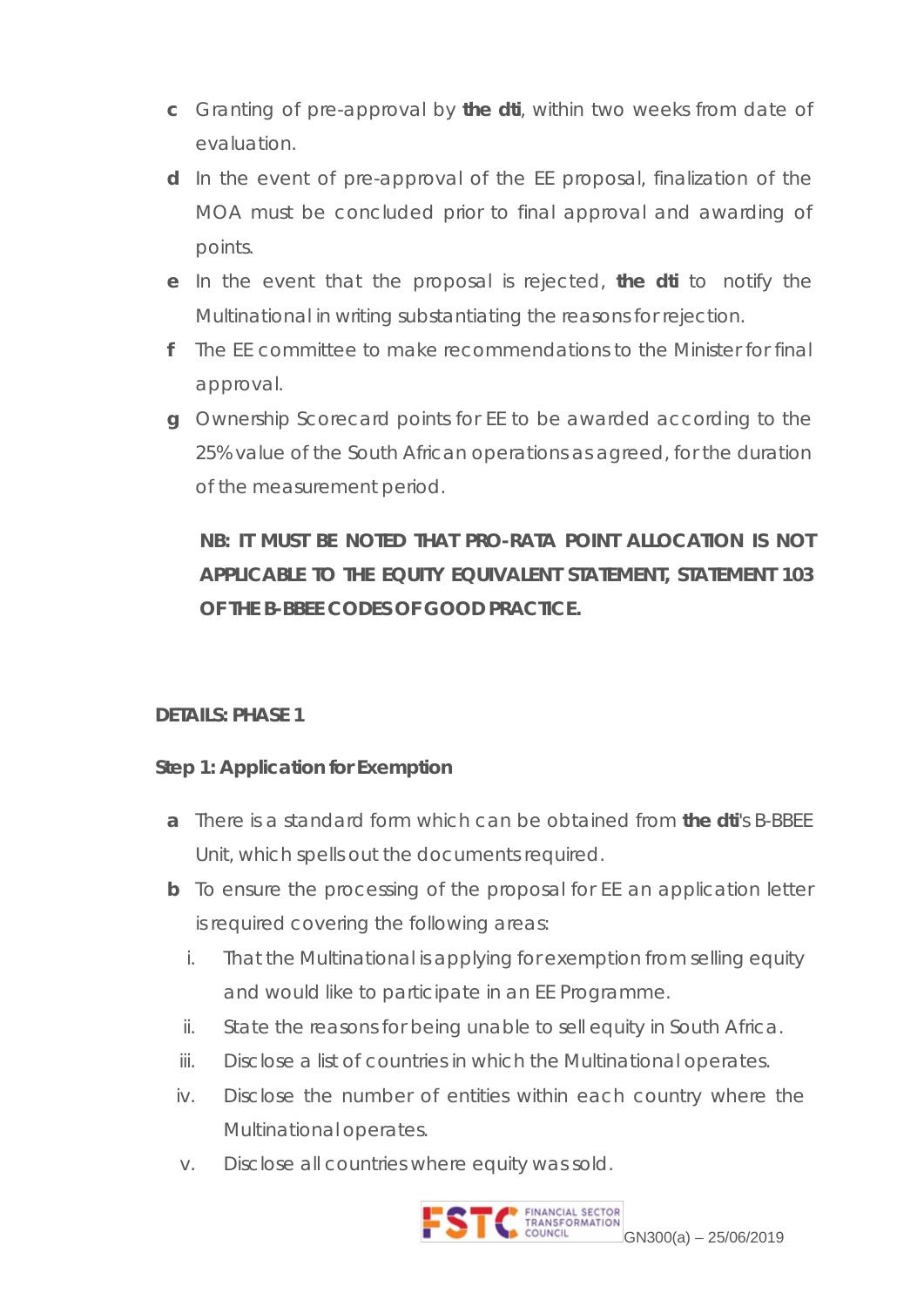- vi. Where equity was sold, provide motivation as to the circumstances that formed the decision to sell. (If local legislation applies specify the act)
- vii. Provide ownership details where the Multinational owns less than 100%
- viii. Illustrate the size (value) of the South African operations against that of the holding company and compare to any other operations where the Multinational may have sold equity
- ix. Give an indication as to the type of EE programme under consideration
- x. Provide an independent audit verifying the Multinational's assertion of having or not having sold equity in any of their global operations stating clearly countries where equity has been sold (if applicable).

#### **NOTE A:**

**IT MUST BE NOTED MULTI-NATIONALS HAVE MULTIPLE OPERATIONS IN MANY COUNTRIES AND THE TASK OF AUDITING THESE ENTITIES WOULD BE TEDIOUS, TIME CONSUMING AND EXPENSIVE.**

**THE DTI CONCEDES THAT AN EXTERNAL AUDIT IS REQUIRED. HOWEVER, THE AUDITOR COULD RANDOMLY SELECT ANY 20 COMPANIES TO CONFIRM THAT NO EQUITY WAS SOLD OVER THE LAST TEN YEARS.**

**IN THE EVENT THAT EQUITY WAS SOLD, THE CIRCUMSTANCES AROUND THE SALE WOULD BE INCLUDED. HOWEVER, THE RISK OF THE RANDOM SELECTION LIES WITH THE ENTITY LOSING THEIR EXEMPTION CERTIFICATE SHOULD IT BE FOUND THAT EQUITY WAS SOLD IN OTHER COUNTRIES AND THAT THIS INFORMATION WAS NOT DISCLOSED IN THE APPLICATION.**

**c the dti** is required to present a sound case to the Committee that it is global practice for the Multinational not to sell equity. A list of the Multinational's business interests in other countries and the extent of

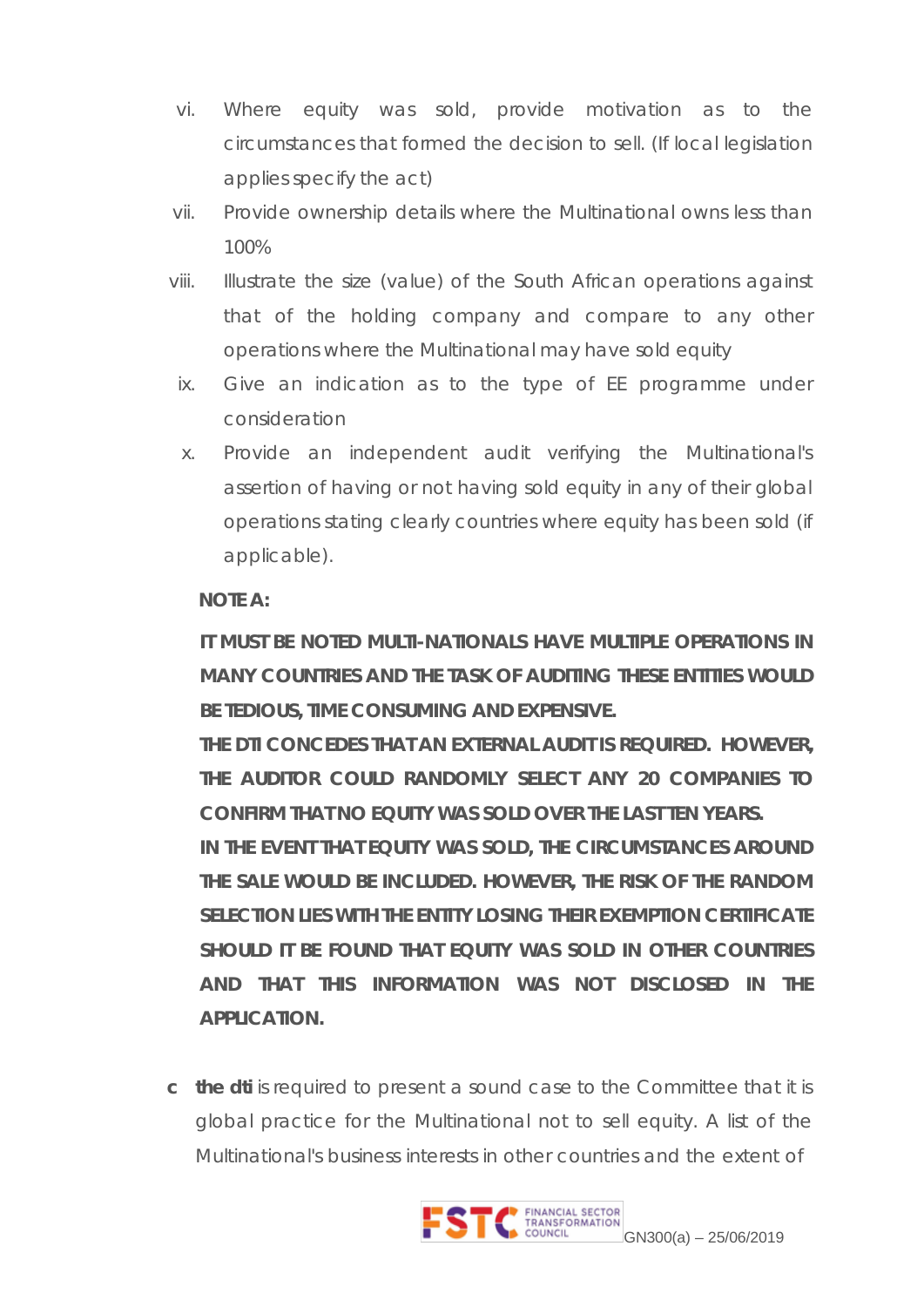these are required. These may need to be supported by the independent auditors and annual financial statements/reports.

**d** EE Committee to decide on whether an exemption applies or not and make recommendations to the Deputy-Director General: EDD for approval or rejection of Phase One.

#### **NOTE B:**

**THE DTI'S DECISION WOULD BE TAKEN AT THE MONTHLY EEIP COMMITTEE MEETING WHICH APPLICANTS NEED TO ATTEND, AND ANOTHER WEEK WOULD BE REQUIRED TO HANDLE ADMINISTRATION. IF REQUIRED, ALLOWANCE CAN BE MADE FOR A SPECIAL MEETING DURING A MONTH.**

#### **DETAILS: PHASE 2**

**Step 2: Submission of the Proposed Contribution Amount - the Valuation Report (for the utilization of the 25% value)**

- **a** The Multinational would be required to undertake a financial valuation (which also needs to be verified by independent auditors) to determine the EE contributions, as per the minimum criteria set forth below.
- **b** A standard valuation method must be undertaken (the Discounted Cash Flow Valuation Methodology is preferred) and the Multinational may make a presentation to the EE Committee, if so required, once the Report has been submitted for review.
- **c** Signed audited financials for the last 3 years including the income statement and balance sheets.
- **d 2 year** Balance sheet and income statement forecasts. The income statement and balance sheet figures must have at least the detail of the audit financials so that they are comparable.

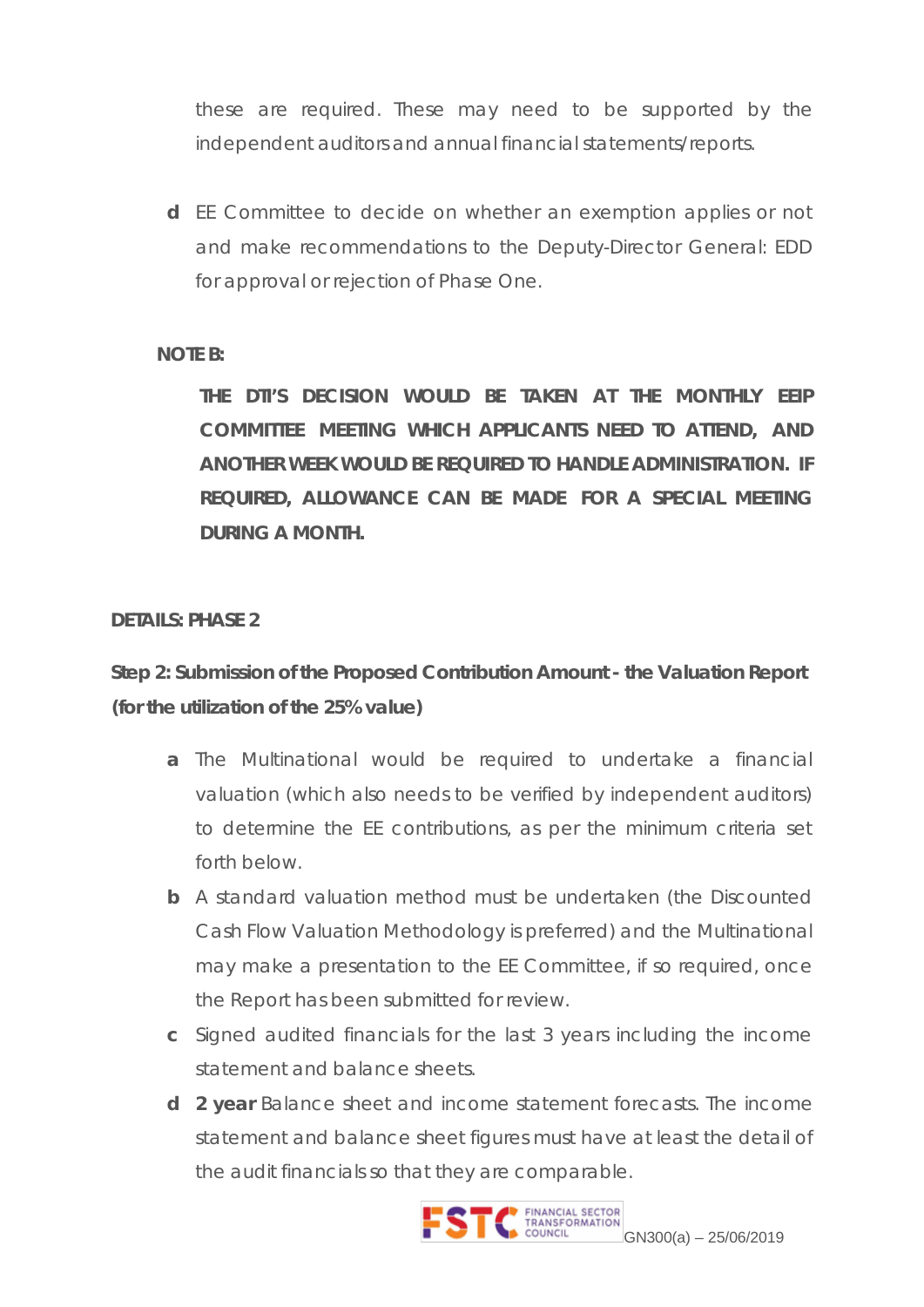- **e** The latest management accounts which must have at least the detail of the audit financials so that they are comparable.
- **f** The company should present an independent third-party standard valuation, preferably the discounted cash flow valuation, of the local business entity performed by an independent non-connected third party with a clear motivation for reasonability and should be based on a due diligence of the local business entity.
- **g** Economic assumptions underlying forecasts inter alia, exchange rates, inflation rates, stock/debtor/creditor days.

For the avoidance of doubt, the EE Committee shall be reviewing the company's financial information and independent valuation report and comment on reasonability and will not be performing a due diligence.

#### **Step 3: Evaluation of EE proposals**

- **a** Once exemption has been granted, the Multinational would be required to submit, to **the dti**, a detailed business plan of the EE programme (as per the business plan template provided) and linked to the EE contributions as per valuation.
- **b** It must be noted that agreement on the valuation must be reached prior to any approval of the proposal.
- **c** The EE committee will assess proposals submitted within 60 days of receipt of exemption and at least 2 weeks prior to the scheduled EE committee meeting
- **d** MOA negotiated and signed prior to making recommendations to the Minister.

#### **Step 4: Points under the Scorecard are granted**

**a** Use of the EE points under ownership is subject to a Memorandum of Agreement (MOA) between the EE applicant and **the dti.**